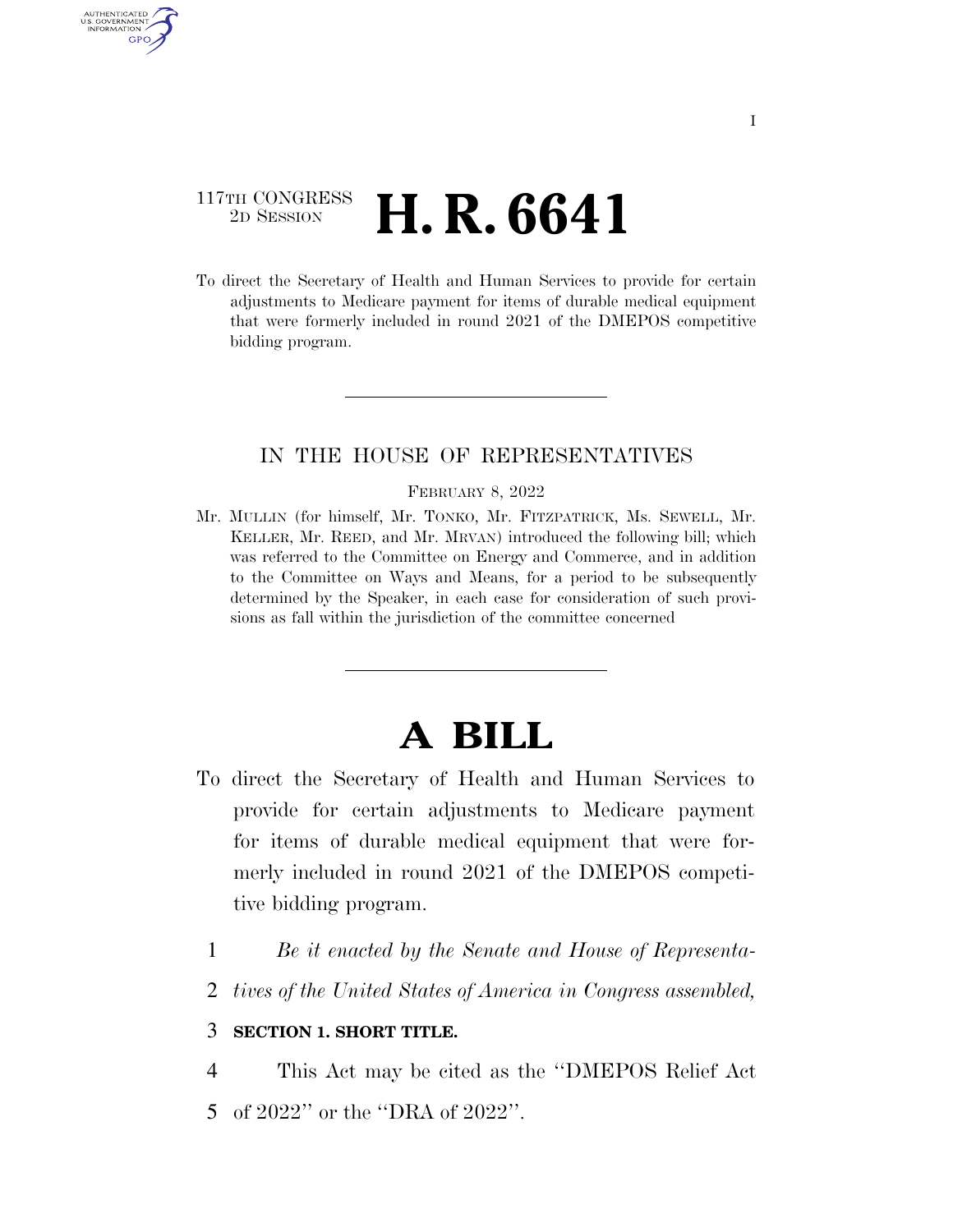## **SEC. 2. ADJUSTMENTS TO MEDICARE PAYMENT FOR ITEMS OF DURABLE MEDICAL EQUIPMENT FOR- MERLY INCLUDED IN ROUND 2021 OF THE DMEPOS COMPETITIVE BIDDING PROGRAM.**

 (a) IN GENERAL.—The Secretary of Health and Human Services shall implement section 414.210 of title 42, Code of Federal Regulations, such that the fee sched- ule amounts determined pursuant to such section for cov- ered items furnished during the period beginning on Janu- ary 1, 2022, and ending on December 31, 2023, shall be 11 applied as if the transition rules under paragraph  $(g)(9)$  of such section provided that for such covered items so furnished, the fee schedule amount for the area involved is equal to 90 percent of the adjusted payment amount established under such section and 10 percent of the unadjusted fee schedule amount established under such section.

 (b) COVERED ITEM DEFINED.—For purposes of sub- section (a), the term ''covered item'' means any item— (1) that were competed under the Round 2021 DMEPOS Competitive Bidding Program;

 (2) for which contracts were not executed for such round of bidding; and

 (3) which did not, as of January 1, 2021, revert to the unadjusted fee schedule amount established